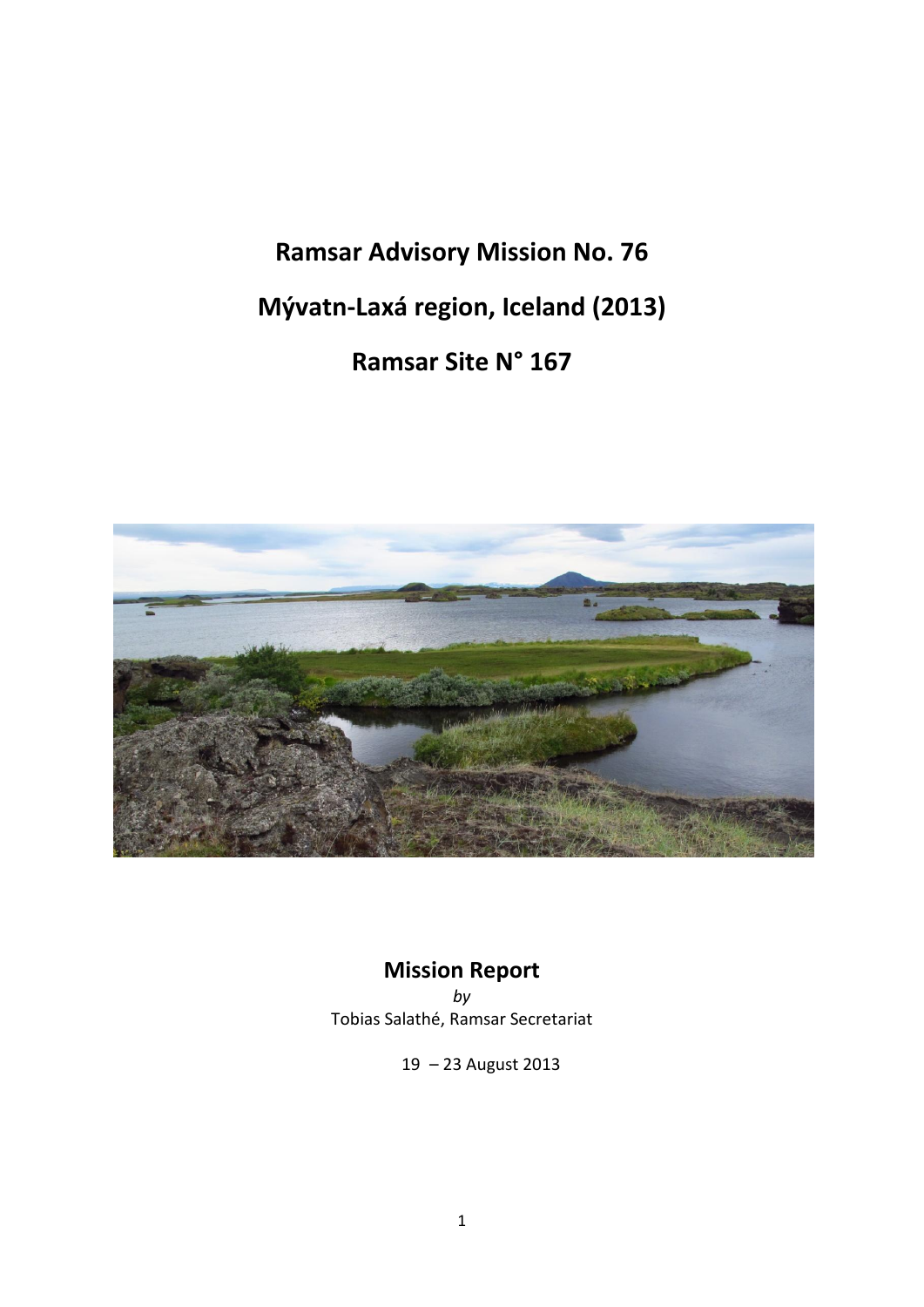## **Contents**

| <b>Summary and Recommendations</b>                                                                              | $\overline{2}$ |
|-----------------------------------------------------------------------------------------------------------------|----------------|
| Introduction and purpose of this report                                                                         | 5              |
| <b>Overview of the Mývatn-Laxá Ramsar Site</b>                                                                  | 5              |
| Maintaining the ecological character and the ecosystem services of the Mývatn-Laxá Ramsar Site                  | 6              |
| Human activities in and around Lake Mývatn with possible effects on its ecological character                    | 6              |
| A possible new threat - the Bjarnarflag power project                                                           | 8              |
| Possible change of the ecological character of Lake Mývatn through power plant waste water inflow               | 9              |
| Possible change of the ecological character of Lake Mývatn through increased hydrogen sulphide air<br>pollution | 9              |
| The regulatory context                                                                                          | 9              |
| <b>Implementing the Ramsar Convention in Iceland</b>                                                            | 10             |
| Itinerary and people met                                                                                        | 12             |

## **Acknowledgements**

Hildur Vésteinsdóttir organised the logistics and meetings for the Mission at short notice and despite many summer holiday absences. Those involved who contributed their time, knowledge and information are listed on page 12.

The representatives of *Landsvirkjun*, the national power company, provided much information in an open and cooperative spirit to the Mission core team (Guðríður Þorvarðardóttir, Ólafur Jónsson, Hildur Vésteinsdóttir, Tobias Salathé) and contributed to their effective work in a minimum of time available. They, and all other experts, are thanked for their constructive contributions to find sustainable solutions.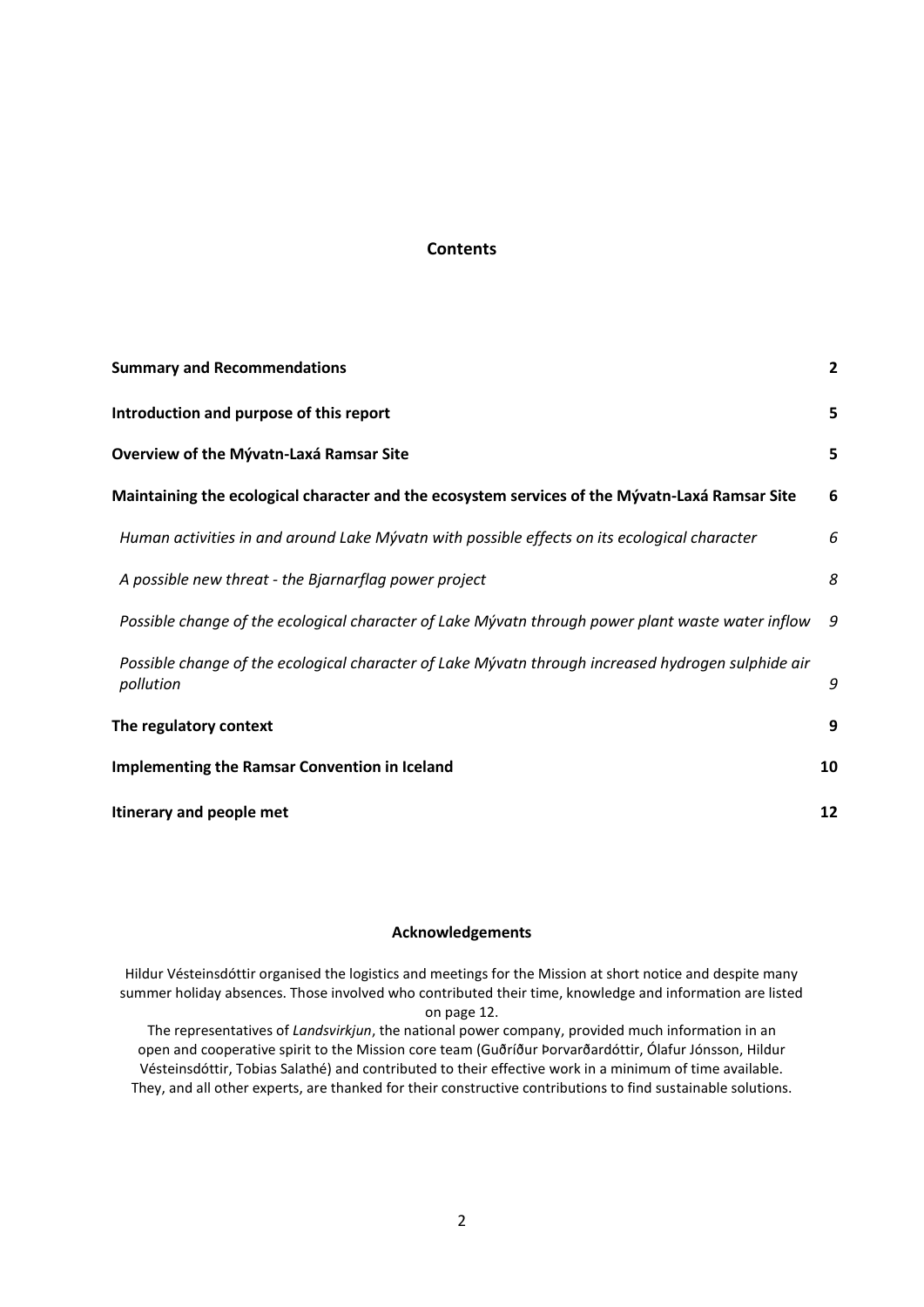#### **Summary and Recommendations**

- 1. Lake Mývatn and its outflowing Laxá river form an outstanding wetland ecosystem in the Arctic realm. Thanks to the geothermal water inflow with specific mineral loads, a rich food web, leading to an outstanding biodiversity, has been able to develop rapidly since the creation of the ecosystem after a major volcanic eruption 2,300 years ago. The Mývatn-Laxá Protection Area is highly valued by the Icelandic society for its outstanding and unique biodiversity values, for its hydrological services and the substantial recreational and tourist attraction the landscape and its features provide locally, nationally and globally. The Mission therefore highlights the outstanding importance of this wetland ecosystem and acknowledges the global commitment by Iceland, when joining the Ramsar Convention, to sustainably manage this heritage for the benefit of future generations, according to the Ramsar "wise use" principle.
- 2. Ramsar Contracting Parties have agreed<sup>1</sup> to provide up-to-date information to the Ramsar Secretariat on the status of their Ramsar Sites, their ecological character and how the Ramsar Site area was defined. Therefore, Iceland is requested to provide rapidly an updated Ramsar Site Information Sheet (RIS) and Map for the Mývatn-Laxá region to the Secretariat, following the guidance provided in Handbook 17 on designating Ramsar Sites ( $4<sup>th</sup>$ . edition 2011), given the fact that the most recent information dates from 1992 and that the delineation of the Ramsar Site boundary and its surface are not sufficiently described. The Mission notes that updated RIS are also needed for the Þjórsárver and Grunnafjordur Ramsar Sites.
- 3. The Mission acknowledges that the Mývatn-Laxá wetland ecosystem harbours outstanding biodiversity and provides essential ecosystem services in a typical Arctic environment, notably due to its volcanic origin and geothermal resources. Because it is a highly dynamic and unpredictable ecosystem, human interventions need to be planned carefully, according to the "precautionary principle". Because an impressive amount of monitoring data, research and studies were accumulated, undertaken and analysed over the last ten years in many different environmental fields, the experts met by the Mission agreed on the utility, and indeed the very need to update the original environmental impact assessment (EIA) with a complementary study.
- 4. The complementary EIA needs to thoroughly assess the likelihood that the expanded borehole operations and geothermal fluids and steams and their processing and waste water overflows alter groundwater temperature, composition and flows to Lake Mývatn, in the short and long term, and to show what ecological impacts this would be likely to have on the current lake vegetation, food webs and fauna. In view of the planned enlargement of the geothermal power plant at Krafla, the complementary EIA should also analyse the possible combined or accumulated effects of enlargements at both places.
- 5. Unfortunately, the Mission could not meet an expert on the effects of hydrogen sulphide emissions on human health, and cannot provide more details on this subject. However, the complementary EIA study should also cover in more detail the issue of hydrogen sulphide emissions (current and foreseen) and their consequences on the human and natural environment. This should be usefully complemented by an assessment of natural emissions of  $CO<sub>2</sub>$  (a greenhouse gas) and its release caused by the activities linked to the possibly extended geothermal plant (as suggested in the Efla report). The Mission requests therefore that such a complimentary environmental impact assessment be undertaken.

**.** 

 $1$ Initially through Resolution VI.13 in 1996, and reiterated since at each meeting of the COP, most recently through Resolution XI.4 in 2012 on the current status of Ramsar Sites.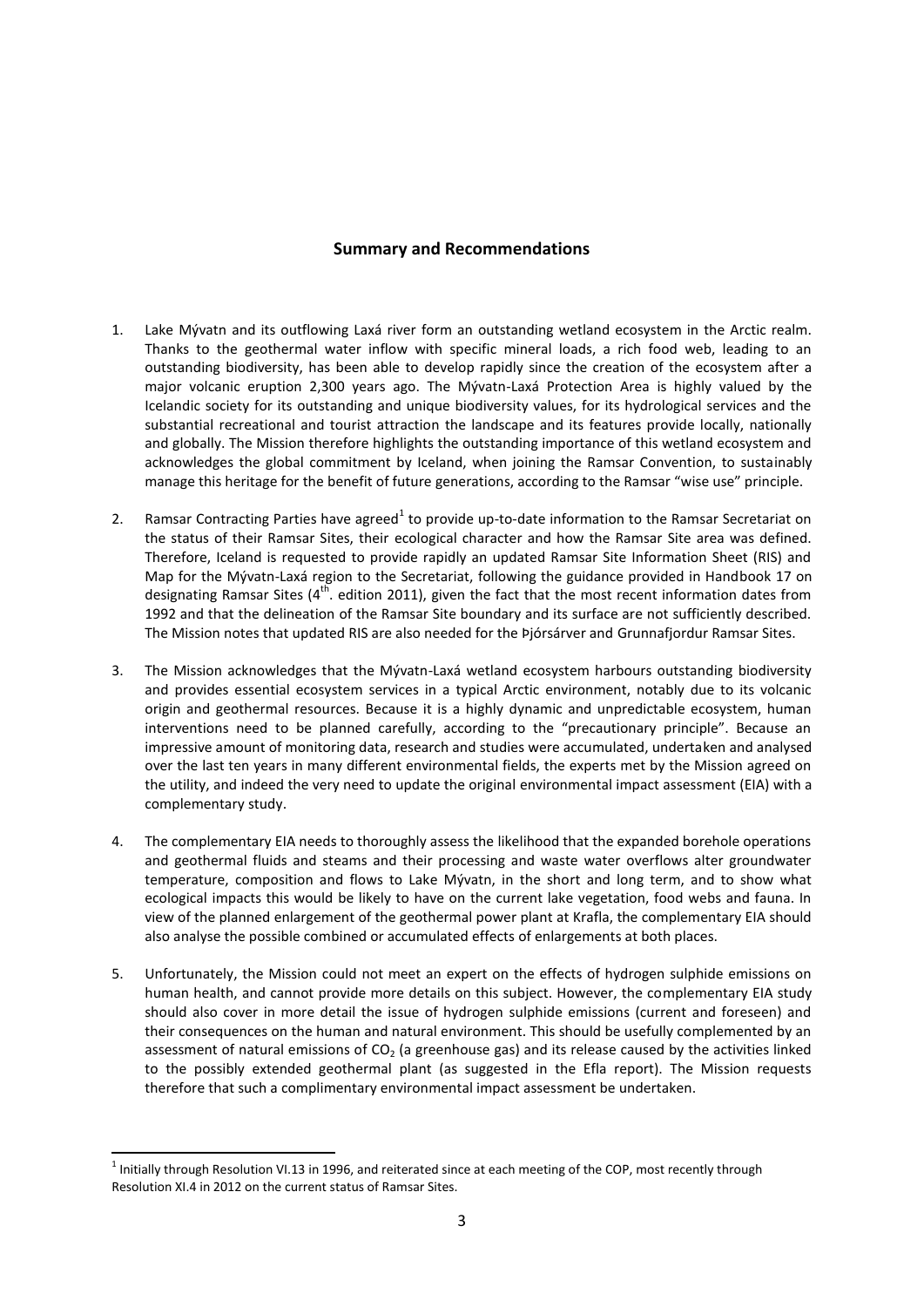- 6. Before permits are granted for the extension of the power plant, the Mission suggests that the authorities request the development of operational scenarios providing guidance on how to prevent nonrecoverable substantial changes in the lake ecosystem because of human interference (such as the chemical water composition and temperature, as the basis for the food web), and how to cope with, and react to indicators from the regular monitoring of key parameters that announce possible non-reversible changes to occur. Such operational scenarios could be considered a practical application of the "precautionary principle".
- 7. Possible changes induced by an extension of the Bjarnarflag and Krafla power plants are not the only factors which might affect the water quality of Lake Mývatn. The Mission observed local agriculture becoming more intense, in terms of fertilizer use and livestock densities in the water catchment and in the immediate vicinity of the lake shores. The Mission also observed an increasing number of guesthouses and hotels close to the lake, which would increase the possibility of sewage overspills from septic tanks into the lake. These trends merit an analytical study to anticipate further developments and their likely impacts on the lake and river ecosystems. The results of such an analysis should be ready in time to develop and implement avoidance, mitigation or compensation measures, according to Ramsar Resolution XI.19 which provides an integrated framework and guidelines for avoiding, mitigating and compensating for wetland losses.
- 8. The Mission notes the desirability for the Iceland authorities to establish rapidly a national wetland/ Ramsar committee which can address water and wetland-related issues at national and local scale through an integrated, inter-sectoral approach to develop sustainable and widely agreed solutions.
- 9. The Mission notes with pleasure the impressive knowledge, expertise and capacities available in Iceland to cope with and manage water and wetland-related development and conservation issues, and the important role Iceland could therefore play in wider regional fora in the Arctic and Nordic-Baltic area in this field, notably in the framework of the Ramsar Convention and its NorBalWet regional cooperation mechanism, and by facilitating Ramsar's cooperation with the Arctic Council's working group on the Conservation of Arctic Flora and Fauna, and its secretariat in Akureyri.



*Ramsar Mission members Hildur Vésteinsdóttir (left), Ólafur Jónsson and Bergþóra Kristjánsdóttir on lava spills at the southern shores of Lake Mývatn (all photos taken by T. Salathé on 21 August 2013).*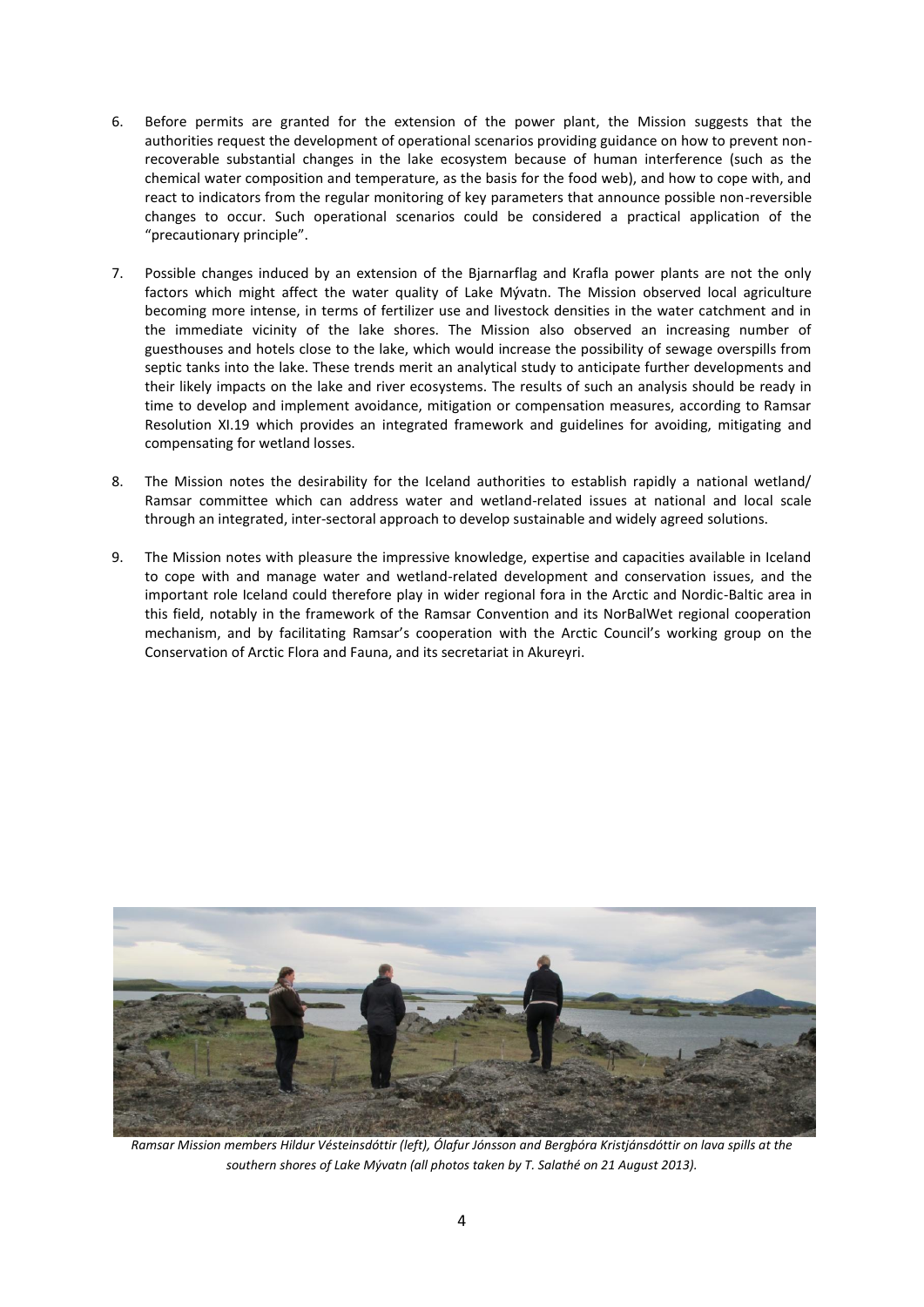### **Introduction and purpose of this report**

- 10. Article 3.2 of the Ramsar Convention states that "Each Contracting Party shall arrange to be informed at the earliest possible time if the ecological character of any wetland in its territory and included in the [Ramsar] List has changed, is changing or is likely to change as the result of technological developments, pollution or other human interference. Information on such changes shall be passed without delay to the organization or government responsible for the continuing bureau duties specified in Article 8", i.e. the Ramsar Secretariat.
- 11. The Ramsar Convention gives special attention to assisting Contracting Parties in the management and conservation of listed wetland sites whose ecological character is changing or likely to change. This is carried out through Ramsar Advisory Missions, a technical assistance mechanism adopted through Recommendation 4.7 by the 4th meeting of the Conference of the Contracting Parties in 1990 (formerly known as the Monitoring Procedure and the Management Guidance Procedure). The main objective of this mechanism is to provide assistance to countries in solving the problems at particular Ramsar Sites related to the maintenance of their ecological character.
- 12. The Ramsar Secretariat received information from different sources about ecological change likely to occur at Ramsar Site N°167 Mývatn-Laxá region in Iceland, stemming from possible pollution and run-offs from a planned geothermal power plant, due to a planned dam on the River Laxá and to diatomite mining activities. And more precisely, on 28 September 2012, two Icelandic non-governmental organisations, the *Landvernd* (Icelandic Environment Association) and *Fuglavernd* (BirdLife Iceland), submitted a substantiated report to the Ramsar Secretariat on their concerns about likely impacts on the lake ecosystem provoked by the planned extension of the Bjarnarflag geothermal plant.
- 13. Based on this information, the Ramsar Secretariat requested further information from the Environment Agency of Iceland on 31 October 20122 and proposed that an on-site Ramsar Advisory Mission could look into these issues. The general director of the Environment Agency and its Ramsar national focal point responded to the Ramsar Secretariat in a letter of 19 April 2013 and clarified "that plans to dam the River Laxá have been cancelled by *Landsvirkjun*, the national power company, and the diatomite mining from Lake Mývatn was ceased in 2004". Regarding the planned geothermal power plant in Bjarnarflag, they stated that "there is some uncertainty concerning possible effects of waste water run-off and airborne pollution from hydrogen sulphide. The main issues regarding waste water run-off are due to chemical contamination, possible cooling of the geothermal areas and changes in silica flow to Lake Mývatn, but silica is one of the main bases of the biosphere of Mývatn." And they invited the Ramsar Secretariat to look into this issue during an on-site visit in Iceland.
- 14. In consultation with the Ministry for the Environment and Natural Resources, the Ramsar Advisory Mission was subsequently planned and jointly undertaken by a core team from the Ministry for the Environment and Natural Resources (Guðríður Þorvarðardóttir), the Environment Agency (Ólafur Jónsson, Hildur Vésteinsdóttir) and the Ramsar Secretariat (Tobias Salathé), benefitting from the support and contributions of additional experts, as listed at the end of this report.

#### **Overview of the Mývatn-Laxá Ramsar Site**

15. The Ramsar Site (or "Wetland of International Importance") consists of the shallow, eutrophic Lake Mývatn (c.3,700ha), incised by numerous inlets and creeks and dotted with about 50 islands and islets, its outflowing Laxá river, stretching about 59km downstream to its mouth on Skjálfandi bay at Iceland's northern Atlantic shore, and a large marsh complex surrounding the lake. These habitats together form the Mývatn-Laxá Protection Area. The first protected area was originally established in 1974 and covered in addition a large part of the upstream groundwater catchment basin of Lake Mývatn. However in 2004, the Protection Area was substantially reduced to cover a new surface of 15,323ha. The Ramsar Site

**.** 

<sup>&</sup>lt;sup>2</sup> The Environment Agency of Iceland is the administrative authority designated by the government to be responsible for Ramsar implementation in Iceland.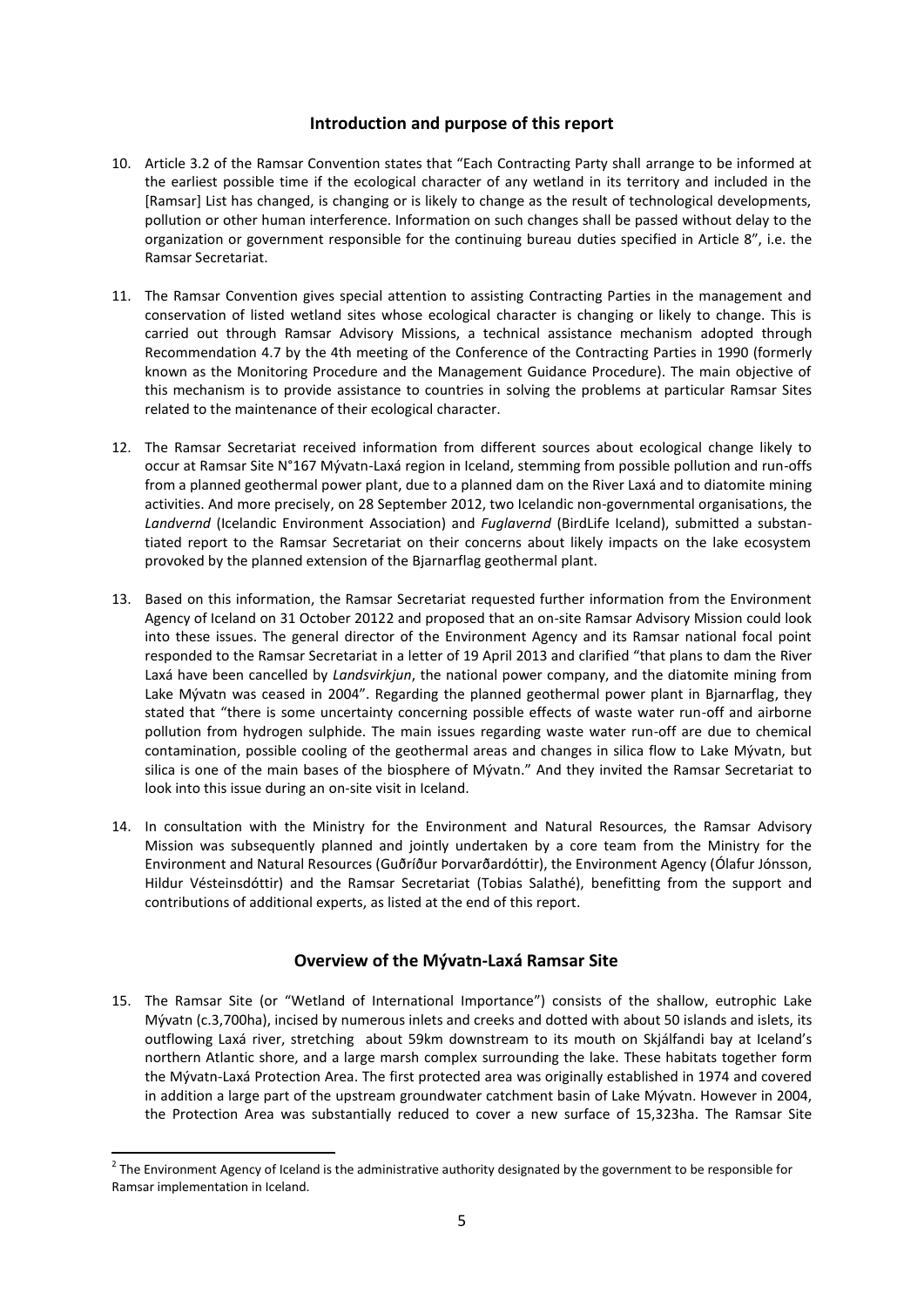includes in addition to this Protection Area an important part of the upstream water catchment on an extensive plateau with the Sellandafjall and Bláfjall hills (of which 263,508ha are designated as a water protection area). The Ramsar Site covers an area of about 20,000ha.

- 16. Lake Mývatn was formed only 2,300 years ago through a major volcanic eruption. Its larger, southern basin lies in a shallow depression of an extensive lava field that also shapes the surroundings. Precipitation water is quickly absorbed into the bedrock and surfaces as spring water. Ytriflói, the northeastern smaller part of Lake Mývatn, close to the Bjarnarflag/Námafjall geothermal area (see below), is essentially fed by thermal groundwater springs, while Syðriflói, the southern part of the lake, is fed by cold groundwater springs. The lake water is rich in minerals, which is the main reason for the fertility of the lake. Important growth of diatomite and green algae provides the basis for an exceptional food web, including at higher trophic levels midges *Chironomidae*, crabs, fish (including a population of Arctic Char *Salvelinus alpinus* of economic interest) and birds. A peculiarity of the lake is the presence of large green algal balls *Aegagropila linnaei*, up to 10-12cm in diameter, which are only known of this size from Lake Mývatn and Lake Akan in Japan. So far, their functions in the ecosystem are little understood. Large parts of the lake bottom are covered by thick diatomaceous sediment layers, stemming from the remains of the abundant siliceous unicellular diatomite algae.
- 17. River Laxá flows from Lake Mývatn to the Atlantic in parallel natural channels with small cascades among richly vegetated islets. It is among the best Brown Trout *Salmo trutta* and Atlantic Salmon *Salmo salar* fishing rivers in Iceland. Together with Lake Mývatn, it is particularly important for two, otherwise North American, duck species. The many blackfly larvae *Simulium vittatum* and non-biting midge larvae *Chironomidae* in the river and lake provide essential food support for the sedentary population of about 1,700 individuals of Barrow's Goldeneye *Bucephala islandica* that account for 95% of the total Icelandic population, and for about 400 individuals of Harlequin Duck *Histrionicus histrionicus* that live concentrated in this area (representing 2.6-4.5% of the Icelandic population). An impressive number of additional waterbird species breed and also rest in the area, among them some that are rarely found elsewhere in Iceland, such as the ducks Common Scoter *Melanita nigra* and Gadwall *Anas strepera*.
- 18. Besides Lake Mývatn and the Laxá river, the Ramsar Site supports freshwater marshes, ponds and rivulets with a rich submerged flora, birch (*Betula pubescens* and *B. nana*) woodlands, extensive wet grasslands, fens and peat bogs. The abundant invertebrate fauna and the habitat diversity provide undisturbed space and food resources for a large numbers of nesting waterbird species and moulting ducks.
- 19. In 1975, the Mývatn Lake Research Station was established following the passing of the Mývatn-Laxá Conservation Act in 1974 by the legislative assembly of Iceland (*Althingi*) to provide on-site study facilities for this unique and complex ecosystem of international interest. The Mývatn Research Station is run by the Ministry for the Environment and Natural Resources in cooperation with the University of Iceland. Much research and many monitoring studies have since been undertaken and published. They made this wetland ecosystem one of the better known in the world. In addition, the *Mývatnsstofa* information centre in Reykjahlíð offers a modest, but modern exhibit on the lake's ecology, documentation and practical information to the many guests and tourists passing by (essentially in summer).

# **Maintaining the ecological character and the ecosystem services of the Mývatn-Laxá Ramsar Site**

#### *Human activities in and around Lake Mývatn with possible effects on its ecological character*

20. Despite its overall "natural" appearance, and a very low human population density in the area, the Mývatn-Laxá lake and surroundings have been impacted and modified by human interventions for centuries, and increasingly so during the second half of the  $20<sup>th</sup>$  century. Human activities in the Ramsar Site and its surroundings include farming, fishing, hydro- and geothermal electricity generation, and tourism. The human population around Lake Mývatn increased over the last hundred years, evolving from a mainly agricultural community (sheep and cattle rearing, with increasing fertilizer use and spread of cultivated land since the 1960s) to one focused more on tourism.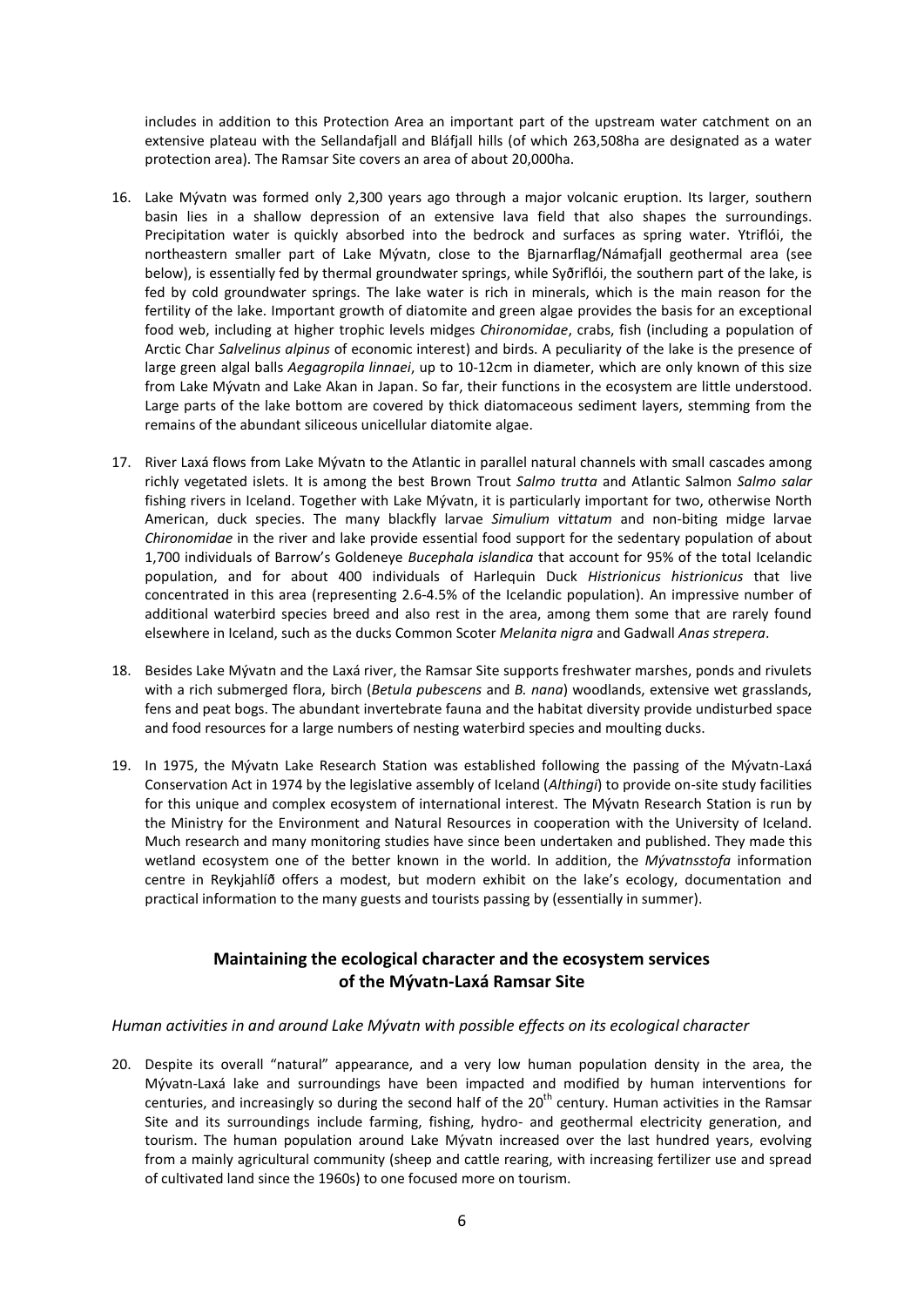- 21. In 1967, industrial mining of the diatomaceous sediments started in Ytriflói, the northern basin of Lake Mývatn, using suction dredging methods. A refinery was set up close to the lake at Bjarnarflag<sup>3</sup> to produce, with chemical procedures using sulphuric acid and sodium carbonate, about 22,000 tonnes of diatomite per year. In 2004 this industrial mining was stopped.
- 22. At the Námafjall ridge, about 3km from the shores of Lake Mývatn, sulphur was mined since old times with a peak extraction of 37 tonnes/year in the early  $19^{th}$  century. This was finally abandoned in 1952.
- 23. In 1971 a central heating system was installed after the drilling of nine boreholes (down to -1300 m) in the Bjarnarflag geothermal area. Hot borehole water overflow to the lava fields and groundwater temporarily created a substantial rise in the temperature of some spring waters. The geothermal water rapidly clogged the central heating system and septic tanks for household wastewaters with silica deposits. Thus, the heating system was changed to make use of geothermal steam to heat up cooler, less mineralized groundwater.
- 24. On River Laxá, three hydro-electric plants were built between 1939 and 1973 with a total capacity of about 27MW. To assure their functioning and to maintain the water level of Lake Mývatn, dams and control gauges were constructed on the river outlets from the lake. They now control the river flow to some extent.
- 25. In particular, the industrial dredging of diatomaceous sediments in Lake Mývatn was considered a threat to the ecological character of the ecosystem. Following a debate on this subject in a special session of Ramsar's 4<sup>th</sup> meeting of the Contracting Parties (COP4 in Montreux 1990), a first Ramsar Advisory Mission visited the Mývatn area on 25-30 June 1992, invited by the Icelandic authorities. In their final report (publicly accessible [here\)](http://www.ramsar.org/cda/en/ramsar-documents-rams-ramsar-advisory-missions-15901/main/ramsar/1-31-112%5E15901_4000_0__), the mission experts recognized the importance of the ecosystem, acknowledged its high biological productivity and complexity, and noted a substantial decline in the numbers of Arctic Char, a decrease in duck populations, and the disturbance of bottom sediment and a loss of macrophytic plants in the area of the diatomite excavation. Consequently, they urged the Icelandic government to apply the "precautionary principle" when taking a decision on the prolongation of diatomite mining in the Ramsar Site. Eventually, the mining in the Ytriflói basin of the lake was formally ended in 2004 and the refinery closed, because of economic reasons.
- 26. Currently, the Iceland Environment Agency (*Umhverfisstofnun*) supervises the implementation of a Management Plan 2011-2016 for the Mývatn-Laxá area. The plan puts a strong emphasis on decreasing any stress factor to the ecosystem.
- 27. In 2013, the Environment Agency published a "Red List" of protected areas, i.e. areas in danger of losing their protection value and those which had already lost it at least partially. The Mývatn-Laxá area figures in this list with the following reasons given: a) uncertainty about impacts on the lake ecosystem by the planned Bjarnarflag geothermal power plant, b) only 2% of the original population of green algal balls are remaining in the lake, c) sludge from septic tanks is still deposited in the lake, and d) increasing numbers of tourists are causing increasing pressure on the ecosystem.



*Partial view of the existing Bjarnarflag geothermal plant, its waste water retention pond (left) and Lake Mývatn in the background.*

**.** 

<sup>&</sup>lt;sup>3</sup> For the location of geographical locations mentioned in the text, see the web-based map of Iceland at [www.map.is.](http://www.map.is/)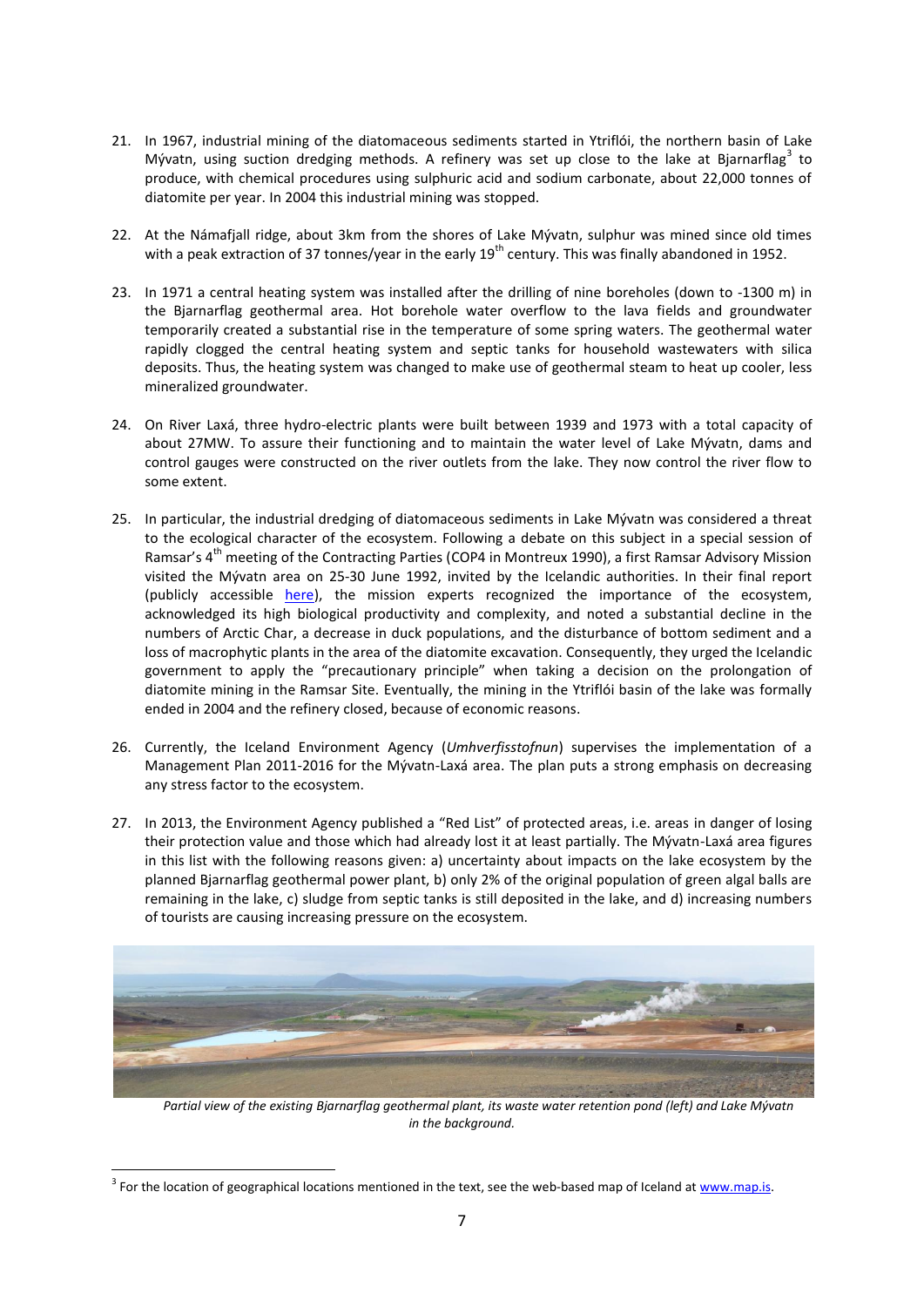#### *A possible new threat - the Bjarnarflag power project*

- 28. The current situation can be summarized as follows: In the Bjarnarflag geothermal area, about 3km from the northeastern shores of Lake Mývatn (i.e. the Ytriflói basin), a 3MW geothermal power plant has been operating since 1969. And in the nearby Krafla geothermal area (some 15km from the lake), also inside the lake water catchment basin, a 30MW plant has been operating since 1978, with an additional 30MW turbine added in 1997. Waste water from both plants flows into surface retention ponds and from there into the groundwater. Groundwater is known to flow from both areas into Lake Mývatn. At the Krafla plant, since 2002 part of the waste water has been re-injected into the underground geothermal reservoir. Both plants are operated by *Landsvirkjun*, Iceland's main power generating company (producing in 2012 about 72% of the electricity in Iceland). *Landsvirkjun* operates 13 hydropower plants in Iceland (with a combined capacity of about 1,800MW); Krafla and Bjarnarflag are its only two geothermal plants (63MW).
- 29. *Landsvirkjun* has announced substantial extension plans: it considers Bjarnarflag as one of the best studied geothermal areas in Iceland (for more than 50 years) and plans to replace the outdated power plant from 1969 with modern equipment and to add to the six existing hot water drills (with a potential production capacity of 40MW) two more, to increase the power production capacity to 45MW, planned to be operational by 2015. Afterwards, a second phase of the Bjarnarflag plant extension would double the power production capacity to 90MW. In 2003, an environmental impact assessment was undertaken for the planned extension to 90MW capacity. In addition, *Landsvirkjun* announced its plans to build a second power plant at Krafla with a capacity of 135MW, and to enlarge the current plant at Krafla by another 40MW.

#### *Possible change of the ecological character of Lake Mývatn through power plant waste water inflow*

- 30. The main environmental concern with regard to the Ramsar Site is about the waste water runoff from the geothermal plants. *Landsvirkjun* states in its Environmental Report 2012 that excess water (i.e. "condensed and separation water"), subsumed here under the term "waste water" from geothermal power stations contains heavy metals and nutrients, the source of which is partly from geothermal fluid, and a result of corrosion in the machinery used. The natural concentration of these substances varies between areas and is contingent upon volcanic activity and groundwater flow. High concentrations of these chemicals can have an impact on the ecosystem.
- 31. It is known that underground currents carry groundwater from the Bjarnarflag area to Lake Mývatn. Waste water flowing from the current Bjarnarflag plant into porous soil and groundwater contains various substances in higher concentrations than the groundwater entering Lake Mývatn. *Landsvirkjun* published the quantities of heavy metals, nutrients and gases contained in its Bjarnarflag waste waters and released into surface waters. They include carbon dioxide, hydrogen sulphide, arsenic, silica, iron, aluminium, copper, chromium, nickel and zinc in a decreasing quantitative order. The extension of the Bjarnarflag plant could triple the substance load of its waste water flow from 50kg/s to 180kg/s. Local studies using chemical tracers have so far shown contradicting results about the thinning effect during the water flow between Bjarnarflag and Lake Mývatn. However, in its annual reports to the Environment Agency, *Landsvirkjun* provides results of independent monitoring of the waste water effluents from the Krafla and Bjarnarflag stations, showing that the concentrations are so far within the legally accepted environmental limits.
- 32. In 2002 *Landsvirkjun* begun to re-inject waste waters into the geothermal reservoir at Krafla. The aim of such re-injection is to maintain pressure in the geothermal reservoir and to reduce environmental impact. For the Bjarnarflag extension project, *Landsvirkjun* announced in a meeting with local stakeholders in July 2012 their plan to re-inject all waste waters into circumscribed underground compartments (200-500m deep), underneath the groundwater currents that flow to Lake Mývatn.
- 33. The Ramsar Mission was, however, not provided with substantial information on this procedure, and has no information that would allow a clear assumption that re-injected waste waters can be securely kept separate from groundwater flowing into Lake Mývatn. Ecological experts in Iceland fear that a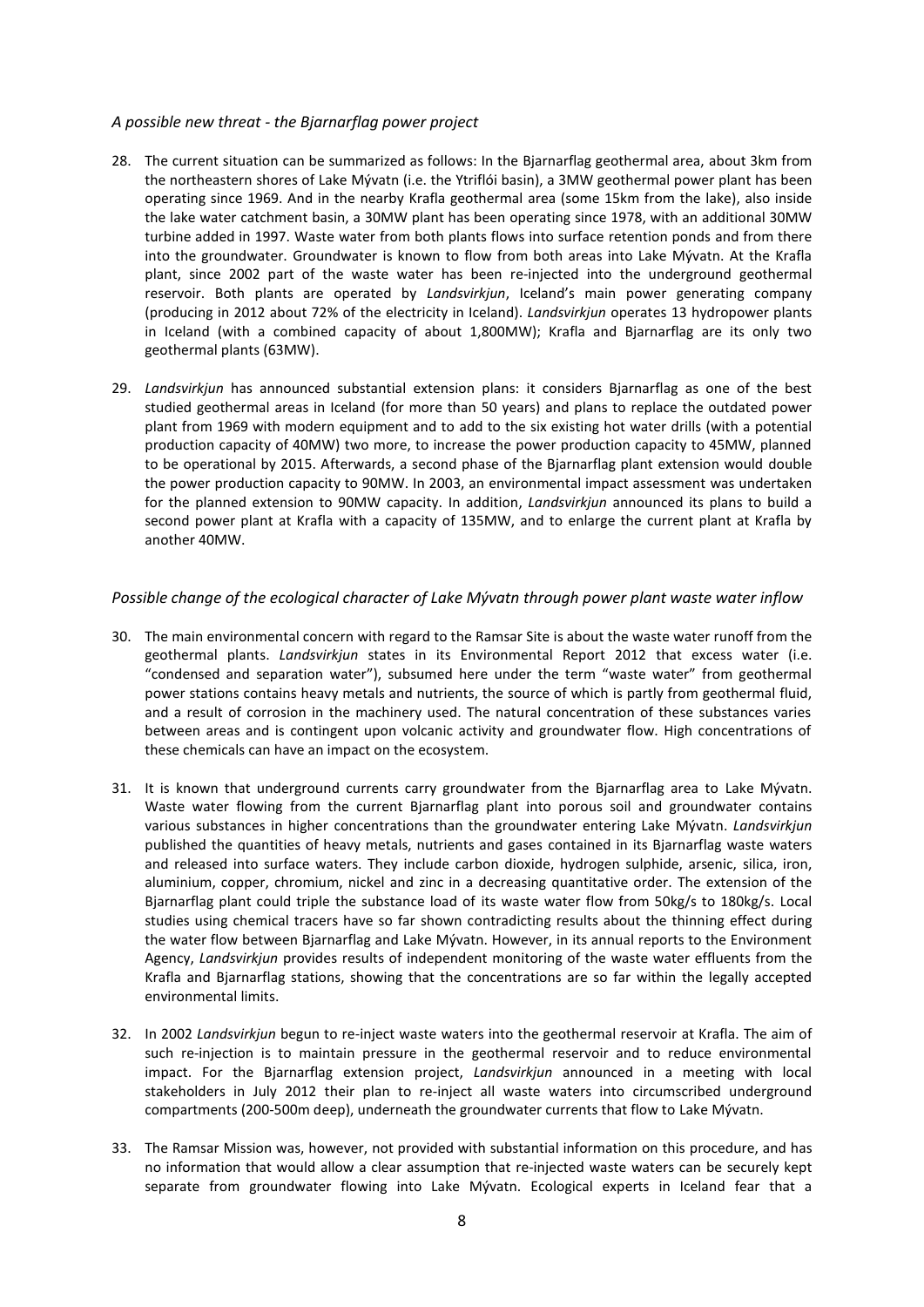consequence of re-injecting waste waters may be the cooling of the natural groundwater flows. Most of the lake's silica, sustaining the rich growth of diatoms and the food web of the ecosystem, is carried to the lake by geothermal water originating in the Bjarnarflag area. Because silica concentration increases with temperature, cooling this groundwater can result in lowering the content of solved silica in the water entering the lake. No plans on how to mitigate the effects of such a situation were presented. So far, monitoring data on groundwater flow, temperature, silica concentration and pressure are available only for a situation without substantial waste water re-injection. The groundwater monitoring data collected at Bjarnarflag represent the existing situation, with only a small operating plant of 3MW production, without re-injection of waste waters.

## *Possible change of the ecological character of Lake Mývatn through increased hydrogen sulphide air pollution*

- 34. It is anticipated that the concentration of hydrogen sulphide  $(H_2S)$  in the air will increase as a consequence of the additional emanations through the planned extension of the Bjarnarflag geothermal plant. *Landsvirkjun* stated that they would be willing to install pollution control equipment to their boreholes, if required to do so by the authorities, and as long as this would not affect the economic viability of their power production project.
- 35. Many Icelanders and foreign visitors (c.100,000 people/year) enjoy their bath in the steaming geothermal waters of the Mývatn nature baths at Bjarnarflag next to the power plant, and believe in its curative effects (e.g. for skin diseases). However, hydrogen sulphide is also considered a toxic gas that irritates the eyes, lungs and respiratory tract. And some evidence exists of adverse health symptoms in communities who are exposed to long-term low levels of hydrogen sulphide in the environment of geothermal areas.
- 36. Current levels of hydrogen sulphide concentration in the air have been monitored in the nearby settlement of Reykjahlíð since 2011, at least occasionally. So far the legal limit in Iceland of 50µg/m<sup>3</sup> daily average has never been surpassed (the World Health Organization recommends a less stringent limit of 150μg/m<sup>3</sup>). Two additional air quality monitoring stations were installed in May 2013. Often, local thermal inversions of the air layers cause the geothermal steam emanating from the boreholes and from natural fumaroles, rich in hydrogen sulphide and other gases, to be trapped at low altitude over the human settlements. Thus, further studies on environmental effects on human health are envisaged.
- 37. Besides this, it is rather unclear at this stage, whether and how increased hydrogen sulphide concentrations in the air could have specific consequences on the Mývatn lake ecosystem. Currently, it is not expected that the oxidation of hydrogen sulphide into acid rain would become a problem at Bjarnarflag.

#### **The regulatory context**

- 38. An initial environmental impact assessment (EIA) was undertaken in 2003 for the proposed project to expand the Bjarnarflag power plant to a capacity of 90MW. Based on this EIA, the National Planning Agency (NPA) accepted the project on 26 February 2004 with the following specifications on monitoring and surveillance to be organised by *Landsvirkjun*:
	- to conduct monitoring on the temperature in the geothermal system, boiling conditions, diminished flow from drilling wells and changes in chemical contens in drilling fluids;
	- to conduct area surveillance and monitoring concerning changes in the geothermal system and its surrounding environment, including chemical content in hot springs and fumaroles, changes in temperature level on surface, changes in ground elevation and gravimetry, seismic and gas measures, and geothermal mapping;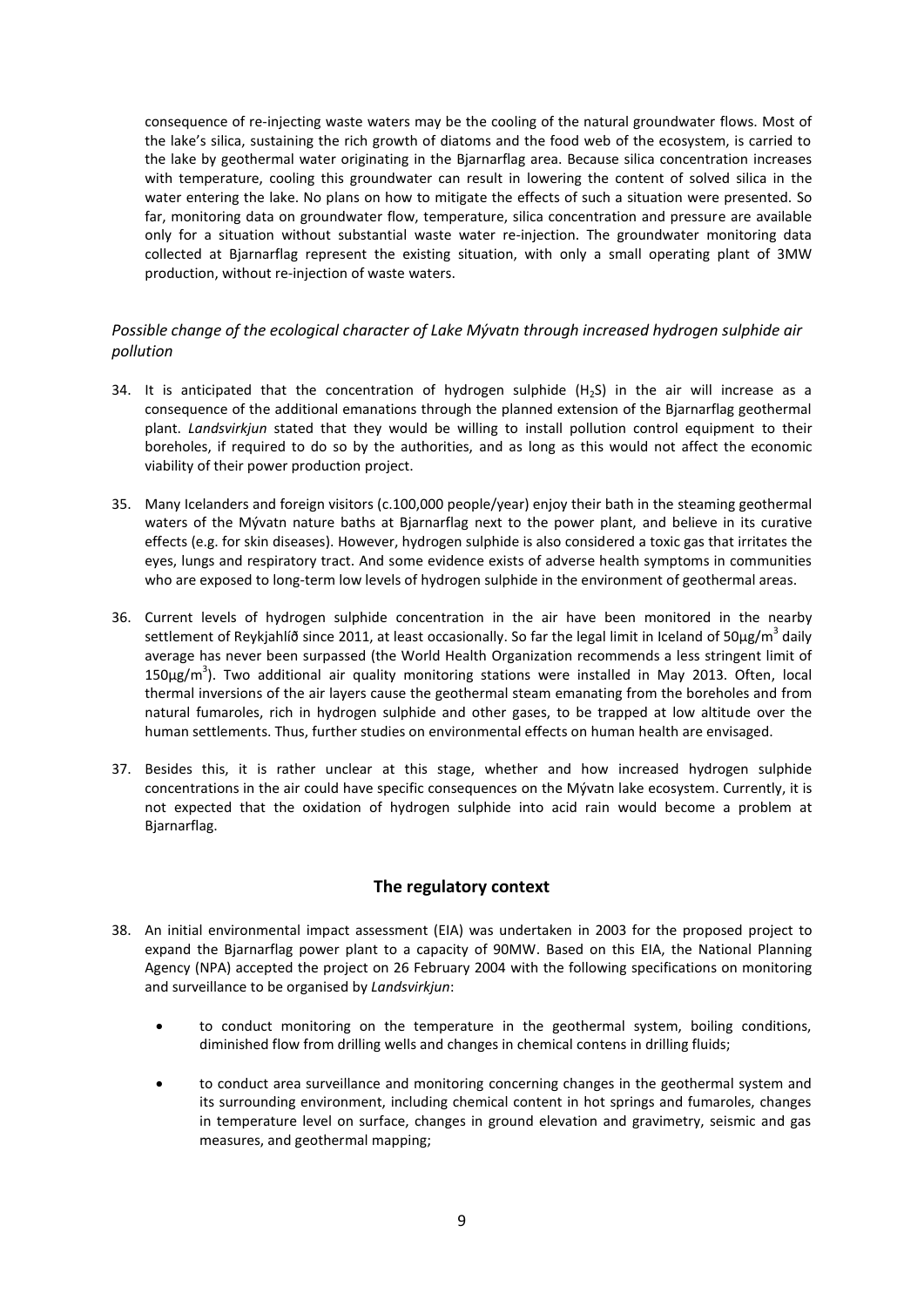- to monitor potential influences of geothermal exploitation on chemical content and fluids of the warm groundwater flow to Lake Mývatn by measuring chemical content and temperature and water levels in wells and fractures. If there are alterations, mitigation actions need to be established.
- 39. Through the studies undertaken earlier and published in relation with the EIA of 2003, and thanks to the further monitoring undertaken in the follow-up of the NPA ruling in 2004, there is substantially increased data, knowledge and understanding of the groundwater and geothermal water flows in the area now, ten years later.
- 40. The development licensor needs to request a decision from the NPA on whether the developer's EIA needs to be revised, in whole or in part, if the proposed development does not commence within ten years of the ruling by the NPA on the EIA. Thus, *Landsvirkjun* asked the consulting firm *Efla* to review the EIA from 2003 and to consider the need to revise it. A few weeks after the Mission, when the results of this review were ready, its summary report (in Icelandic) was sent to the Ramsar Secretariat.
- 41. The *Efla* report states in its English summary that the conclusions from 2003 regarding land use, noise, landscape and geological formations, vegetation, fauna, cultural remains, visual impacts and effects on outdoor recreation and tourism are still valid ten years later, taking into consideration changes that have occurred during this period with regard to the natural baseline conditions, environmental legislation, international commitments and technological development or design for geothermal plants. The report also considers that the negative effects on the air quality will remain below the limits set by national regulations and the operational permit, at least as long as *Landsvirkjun* is willing to look into better alternatives for the release and purification of gasses.
- 42. Regarding waste waters, the *Efla* report states that "in terms of effects caused by geothermal fluids, the likelihood of effects occurring in Lake Mývatn is negligible and a new EIA is therefore not considered necessary. Existing data show that the geothermal fluids dilute fast and extensively. According to surveillance measurements carried out by *Landsvirkjun* in connection with release due to current activities in the area, geothermal fluids from the activities cannot be detected in the inflow to Lake Mývatn or in the lake." *Efla's* assumption of "negligible effects" is only corroborated with data referring to the current activities of the geothermal plant with a capacity of 3MW. No meaningful forecast is provided for possible effects of the activities of a planned plant of 90MW capacity.
- 43. Therefore, significant uncertainties of possible changes to groundwater temperatures, composition and flows to Lake Mývatn, as a consequence of additional boreholes, increased geothermal water abstraction, and re-injection and seepage of geothermal waster waters into groundwater flows remain.
- 44. Since the original EIA was made, a considerable time elapsed and significant new information regarding geothermal water abstraction and re-injection was gained with other geothermal plants in Iceland. Thus, the Environment Agency had suggested that this part of the original EIA of 2003 needs to be revised. This suggestion from the Minister of Environment and Natural Resources, Sigurður Ingi Jóhannsson, was also publicly broadcast by the national RÚV television and radio company on 21 August 2013.

#### **Implementing the Ramsar Convention in Iceland**

- 45. The Ramsar Advisory Mission was also an opportunity to address other issues relevant for Ramsar implementation in Iceland in discussions with the administrative authority, i.e. the Environment Agency, and the Ministry of Environment and Natural Resources.
- 46. Iceland showed an early interest in wetlands and joined the Ramsar Convention as its  $21<sup>st</sup>$  Contracting Party on 2 April 1978, thus following rapidly the 18 initial states which signed the agreement during the inaugural conference in the city of Ramsar on 3 February 1971. When depositing its instruments of accession to UNESCO on 2 December 1977, Iceland designated the Mývatn-Laxá region as its first Ramsar Site. This was a clear sign of the wide acknowledgment of the uniqueness and the outstanding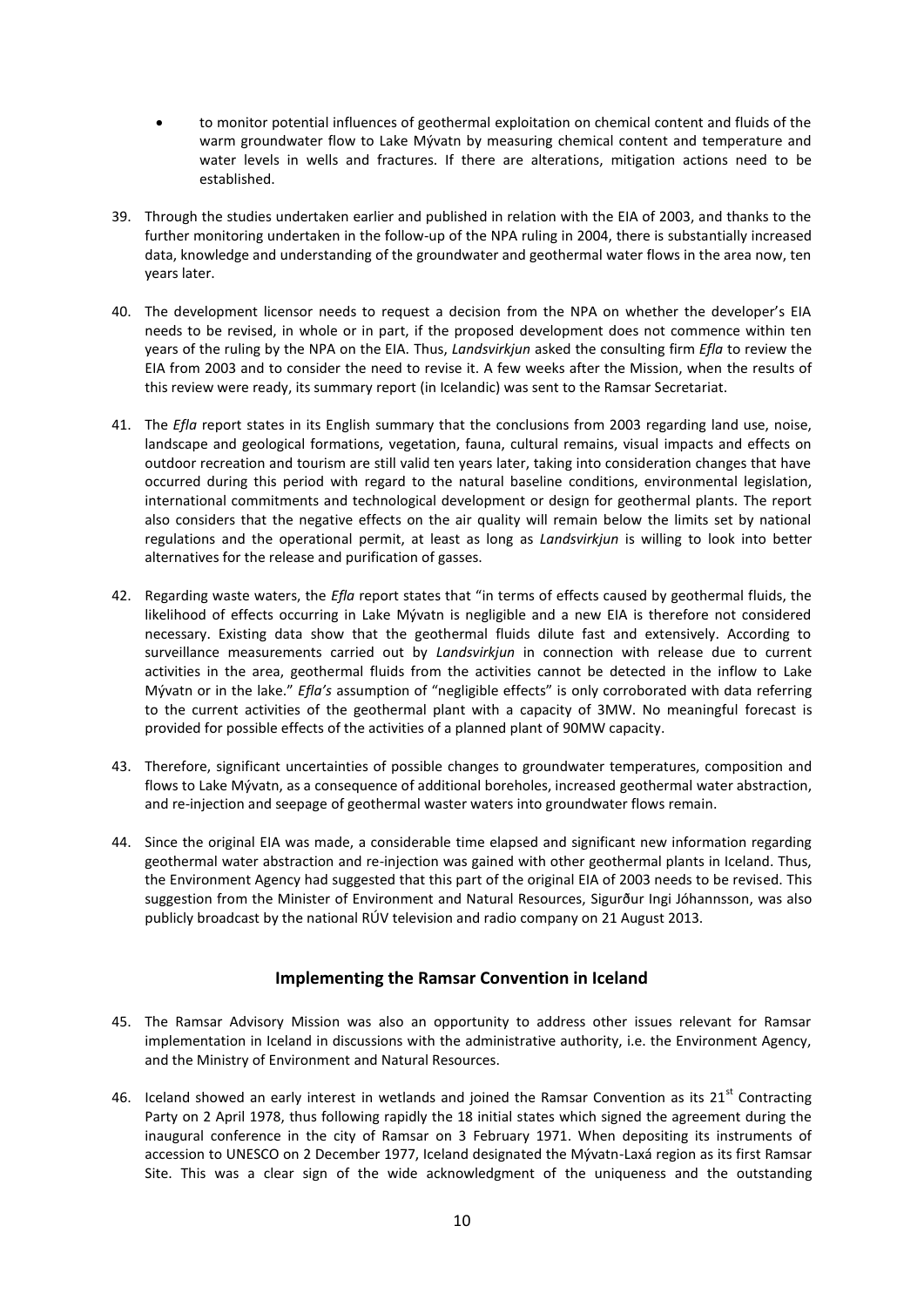importance of this ecosystem already at the time. On 20 March 1990, Iceland designated its second Ramsar Site, Þjórsárver, the upper part of the Þjórsá river with its tundra meadows, marshland and pools. And on 24 June 1996, the coastal bay Grunnafjörður with is mudflats and river estuary was listed as the third Ramsar Site.

- 47. The information submitted on these Ramsar Sites dates from the time of their designation, or was updated in 1992. Contracting Parties are requested to update Ramsar Site information on a rolling basis, whenever a change concerning the information submitted in the Ramsar Site Information Sheet (RIS) occurs, or to submit regular updates at least every six years. Information on these three Ramsar Sites needs therefore to be updated as a matter of urgency, and be submitted to the Ramsar Secretariat in the currently valid format of the RIS which can be found on the Convention's website. A video guidance on how to update Ramsar Site information is availabl[e here.](http://www.ramsar.org/cda/en/ramsar-documents-videoguide-ris-updates/main/ramsar/1-31%5E26101_4000_0__)
- 48. On 18 February 2013, Iceland made a significant move, well noticed at global level, and added three more Ramsar Sites to its national list. Adding the Snæfells- og Eyjabakkasvæðið glacier forelands and tundra floodplains, the Friðland í Guðlaugstungum tundra fens, mires and shrublands, and the Andakíll coastal mudflats and meadows increased the wetland ecosystem diversity of Iceland's listed sites significantly. The Andakíll Protected Habitat Area in the Borgarfjörður estuary shows in an innovative way how local agricultural interests in wet grasslands (grazing areas and fodder producers for domestic livestock) can lead to the development of modern management practices which also take into account the use of the grasslands as refuelling sites by migrating geese. Andakíll provides an interesting case study to illustrate the slogan "Wetlands and agriculture: partners for growth" of World Wetlands Day 2014 (2 February).



*Mudflats and coastal grasslands of the Andakíll Ramsar Site in western Iceland.*

- 49. A possible future scoping study at national scale, responding to Ramsar' strategic framework for the further development of the Ramsar List (detailed in Ramsar's [Handbook 17\)](http://www.ramsar.org/cda/en/ramsar-pubs-handbooks/main/ramsar/1-30-33_4000_0__), may provide guidance on identifying the most representative sites of the relevant wetland types to be considered for additional Ramsar listing. Wetland types with outstanding examples at global scale in Iceland are likely to include Arctic peatlands, extensive glacier forelands and tundra floodplains, coastal areas important for sea mammals and birds, and geothermal springs and related wetlands.
- 50. The Environment Agency and Ministry announced during the Mission that they are considering setting up a national Ramsar committee, to serve as an inter-ministerial think tank, clearing house and coordinating body to facilitate the preparation and implementation of sustainable policies for land and water resource uses, possibly to be supported by a specific national wetland policy, or adequate consideration of wetland ecosystems in national biodiversity, water resources or land use policies and action plans.
- 51. The Mission noted with satisfaction the extensive wetland knowledge, expertise and data available in Iceland, and how effectively different sectors are accustomed to working together on environmental and sustainable development issues. This capacity and its modern infrastructure put Iceland in an excellent position to become more active at international level for wetlands and the Ramsar Convention.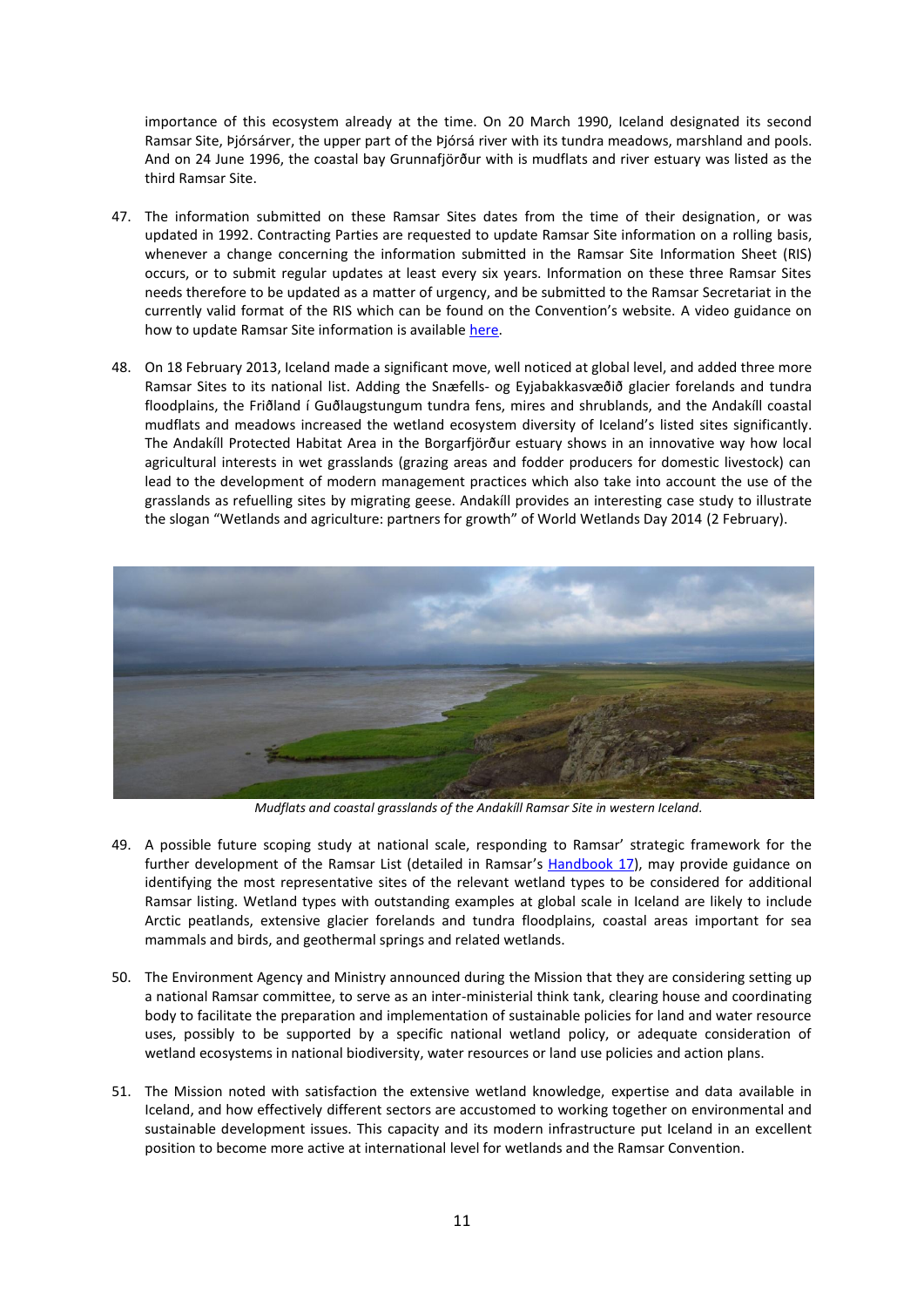- 52. Iceland, as an active member of Ramsar's NorBalWet initiative for regional cooperation in the Nordic-Baltic region, substantially supported by the Nordic Council, has an opportunity to reinforce the work on Arctic wetlands, by focusing particularly on their ecosystem services in relation to climate change effects and their roles in supporting Arctic biodiversity with many global links, such as those illustrated by Arctic breeding birds spending most of their time migrating across the globe.
- 53. Furthermore, Iceland is in an excellent position to play a crucial role in furthering the cooperation between Ramsar and the Arctic Council's working group on the Conservation of Arctic Flora and Fauna (CAFF) with its secretariat established in Iceland's second largest town Akureyri. Concrete cooperation on shared Ramsar-CAFF matters, including the Iceland Environment Agency and Ministry and the national Ramsar focal points, seems to provide a promising opportunity.

#### **Itinerary and people met**

- 19 August Mr **Tobias Salathé** travels from Gland to *Reykjavík* (via Geneva, Zurich and Oslo).
- 20 August He meets at the Environment Agency (*Umhverfisstofnun*) with the mission leader
	- Mr **Ólafur Jónsson** (director for natural resources),
	- Mr **Kristinn Ársælsson** (service department) and
	- Ms **Hildur Vésteinsdóttir**\* (Ramsar national focal point, in Akureyri, via Skype);

and at the Ministry for the Environment and Natural Resources with

- Mr **Jón Geir Pétursson** (director general for land and natural heritage),
- Ms **Guðríður Þorvarðardóttir\*** (land and natural heritage specialist)**,**
- accompanied by Ólafur Jónsson and Hildur Vésteinsdóttir (via Skype).
- 21 August Flight to *Akureyri* by Ólafur, Guðríður and Tobias, joined there by Hildur; all travel by car to the *Mývatn-Laxá* region and are joined by
	- Ms **Bergþóra Kristjánsdóttir\*** (nature specialist of the Environment Agency) who guides the mission around Lake Mývatn;

at Reykjahlíð they meet with

- Ms **Guðrún Valgeirsdóttir** (mayor of the Skútustaðahreppur municipality) and
- Ms **Dagbjört Bjarnadóttir** (chairperson of the Skútustaðahreppur municipal administration);

prior to a rapid visit of the *Námafjall* geothermal area overlooking the *Bjarnarflag* power generation site, followed by a short interview with RÚV national television on the southern shores of Lake Mývatn, before traveling back to *Akureyri* and *Reykjavík*;

in the afternoon, Ólafur, Guðríður, Hildur and Tobias travel to *Hvanneyri* and meet at the Agricultural University of Iceland with

- professor Mr **Björn Þorsteinsson** and
- Ms **Ragnhildur Jónsdóttir** (director of the Wetland Center at the Agricultural University of Iceland and farmer at *Ausa*, a farm inside the Ramsar Site)

who show the mission around the new Ramsar Site Andakíll Protected Habitat Area, then return travel back to Reykjavík.

22 August At the Environment Agency in *Reykjavík*, meetings of Tobias, Guðríður and Hildur with representatives of the *Landsvirkjun* power generation company:

- Mr **Jón Ingimarsson**\* (environmental manager, research & development division),
- Mr **Bjarni Pálsson** (power projects manager, research & development division),
- Mr **Valur Knútsson** (Bjarnarflag geothermal power project manager),
- Ms **Björk Guðmundsdóttir** (landscape and planning project manager),
- Mr **Ásgrímur Guðmundsson** (senior geologist) and
- Mr **Hákon Aðalsteinsson** (ecology project manager);